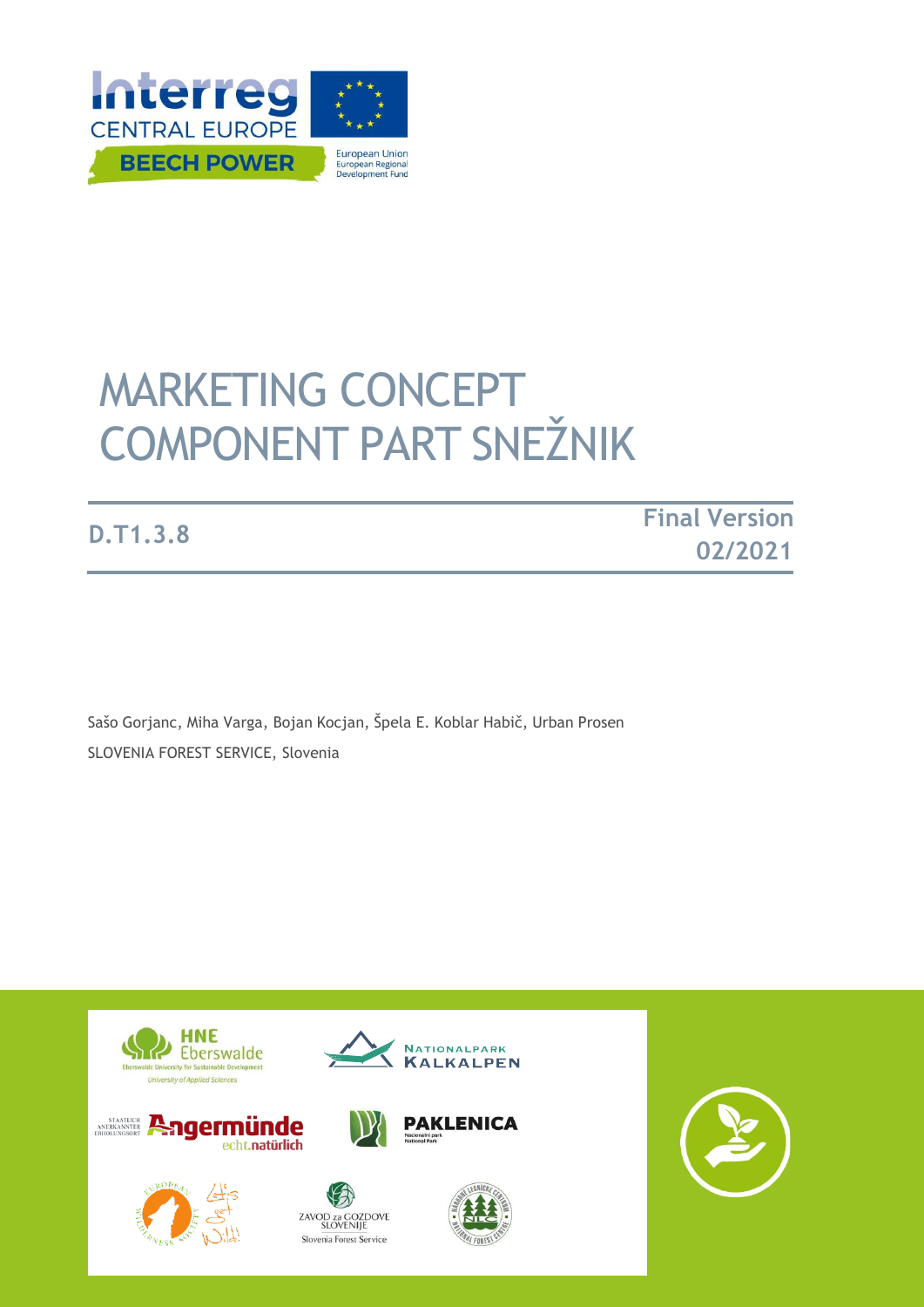



#### **Abbreviations**

BEECH POWER – Interreg Central Europe project: World Heritage BEECH forests: emPOWERing and catalysing an ecosystem-based sustainable development

- RDA (Green KARST) Regional Development Agency Green Karst
- SiDG Slovenian State Forests Ltd.
- SFS Slovenia Forest Service
- TIC Tourist information Centre
- UNESCO United Nations' Educational, Scientific and Cultural Organization
- WH World Heritage

#### **1. Description of the Deliverable**

The thematic work package 1 will sustainably enhance the cooperation between Protected Areas comprising World Heritage component parts and adjacent communities, on a regional and transnational level. In order to actively involve local stakeholders in planning processes, there were organised several different activities and events (mostly workshops) where stakeholders were invited in included.

In Deliverable D.T1.3.8, marketing concepts from component part Snežnik in Slovenia are presented. Marketing concepts are based on previous activities in Working Package 1, especially Activity A.T1.3 (Pilot implementation of 3 identified measures from former projects (testing and evaluation)). In Activity A.T1.3 we organised kick-off meeting for relevant stakeholders – local working group for tourism and recreation (D.T1.3.6 and D.T1.3.7). This marketing concept itself covers mostly the activities, which will be led by stakeholders from local working group for tourism and recreation. The document of regional strategy (D.T1.2.1) goes hand in hand with these marketing concepts.

## **2. Introduction**

Snežnik forest reserve is the largest and one of the most visited forest reserves in Slovenia, due to the summit of Snežnik being the highest Slovenian mountain outside of the Alps and thus a popular hiking destination. The status of the forest reserve in the area is not widely known and the protection regimes that come with it are not clearly presented. Some 10.000 visitors hike to the summit of Snežnik annually, using four marked and maintained hiking trails (and one unmarked hunting trail, which is not allowed). Vast majority of these visitors do not stray from the hiking trails and as such their impact on the environment is more or less contained. The exception is the summit (WH buffer zone), where all the hikers congregate and the signs of accelerated erosion are already present. The southern part of the reserve does not have any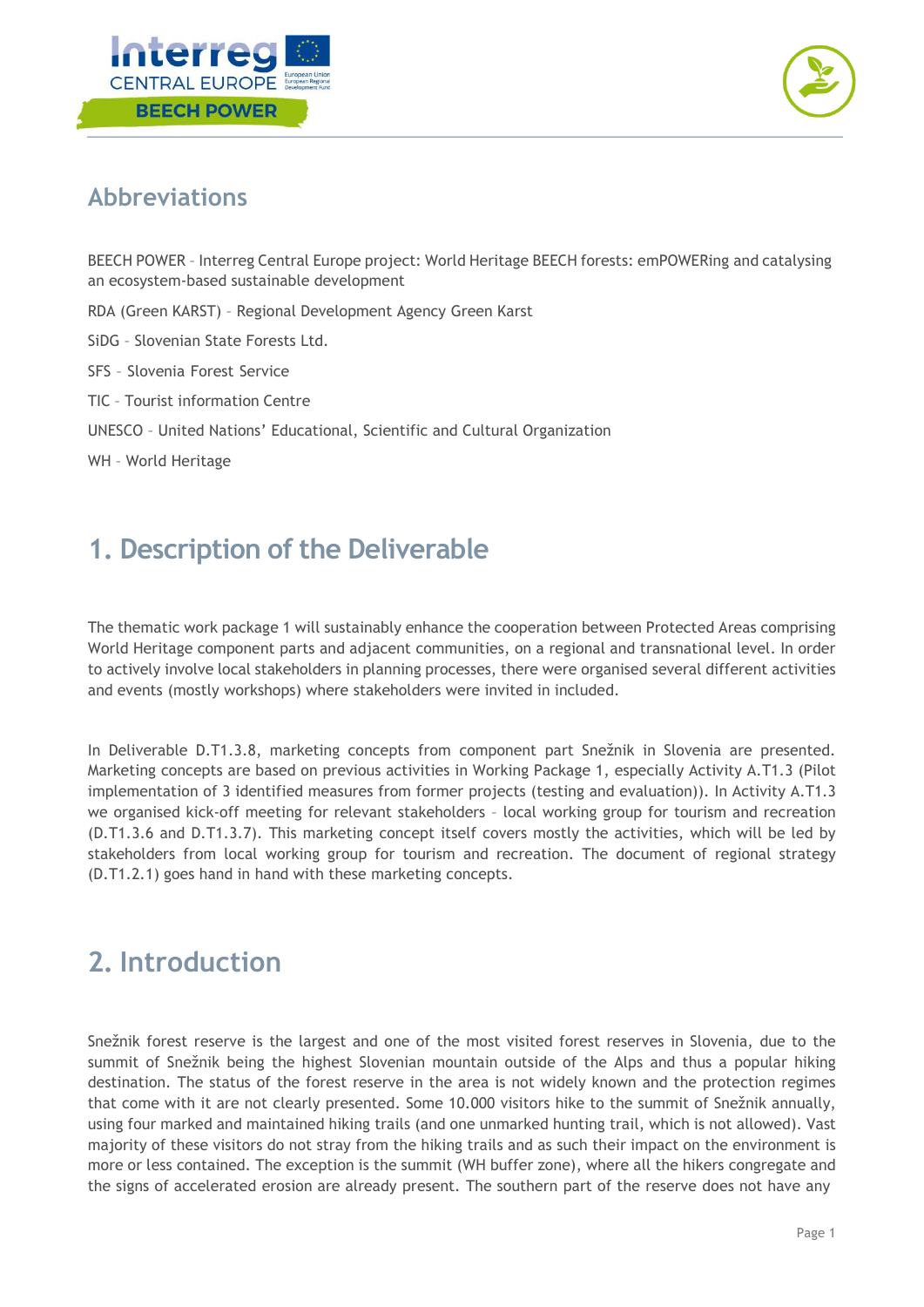



hiking paths and it is therefore not allowed to visit it. Nevertheless, trespassing does occur. With the inscription of the of the reserve on the UNESCO WH list, an increase in the visitor interest was already noted, particularly the pressure on the southern part of the reserve, as the full name of the reserve draws attention to it.

The visitor pressure has been recognised as one of the primary pressures on the forest ecosystem within the reserve and thus further increase of visitor numbers is not perceived favourably. The marketing concepts will thus focus on minimisation of promotion of the forest reserve itself and redirecting the attention to its environs, while developing expert based guided tours as the only offer within the reserve to minimise the visitor impact in this area.

## **3. Analysis of the current situation and of (existing) marketing concepts in the WH target area**

There are currently no official marketing concept in place already. There are some specific guided tours on offer, but that is the full extent of it. Given that the aim has been to minimise the exposure of the area and not attract more attention or visitors to it for a few years already, there are no communication channels developed. Rather the communication channels of other relevant stakeholders and inconsistently being monitored and checked so that the mentions of the forest reserve can be adapted in a way to minimise the exposure.

The main stakeholders in the area are Slovenia Forest Service, Slovenian State Forests, municipalities Loška dolina and Ilirska Bistrica, mountaineering societies, and Regional Development Agency Green Karst. The entire area of the forest reserve is state-owned and thus managed by Slovenian State Forests in accordance with forest management plans prepared by Slovenia Forest Service. The reserve belongs to two municipalities, which often see the area as a major opportunity to develop, however the implementation of their ideas so far has been limited. Tourist organisations are linked into two Tourist Information Centres in Ilirska Bistrica and Loška dolina, however they all operate under the umbrella of the tourism sector at the Regional Development Agency Green Karst. In recent years, most of the tourism development has been directed elsewhere (Postojna Cave, Cerknica and Pivka lakes, Križna cave). Given that hikers are the most common visitors of the area, the mountaineering societies and managers of the mountain huts on Snežnik and Sviščaki are very relevant stakeholders too.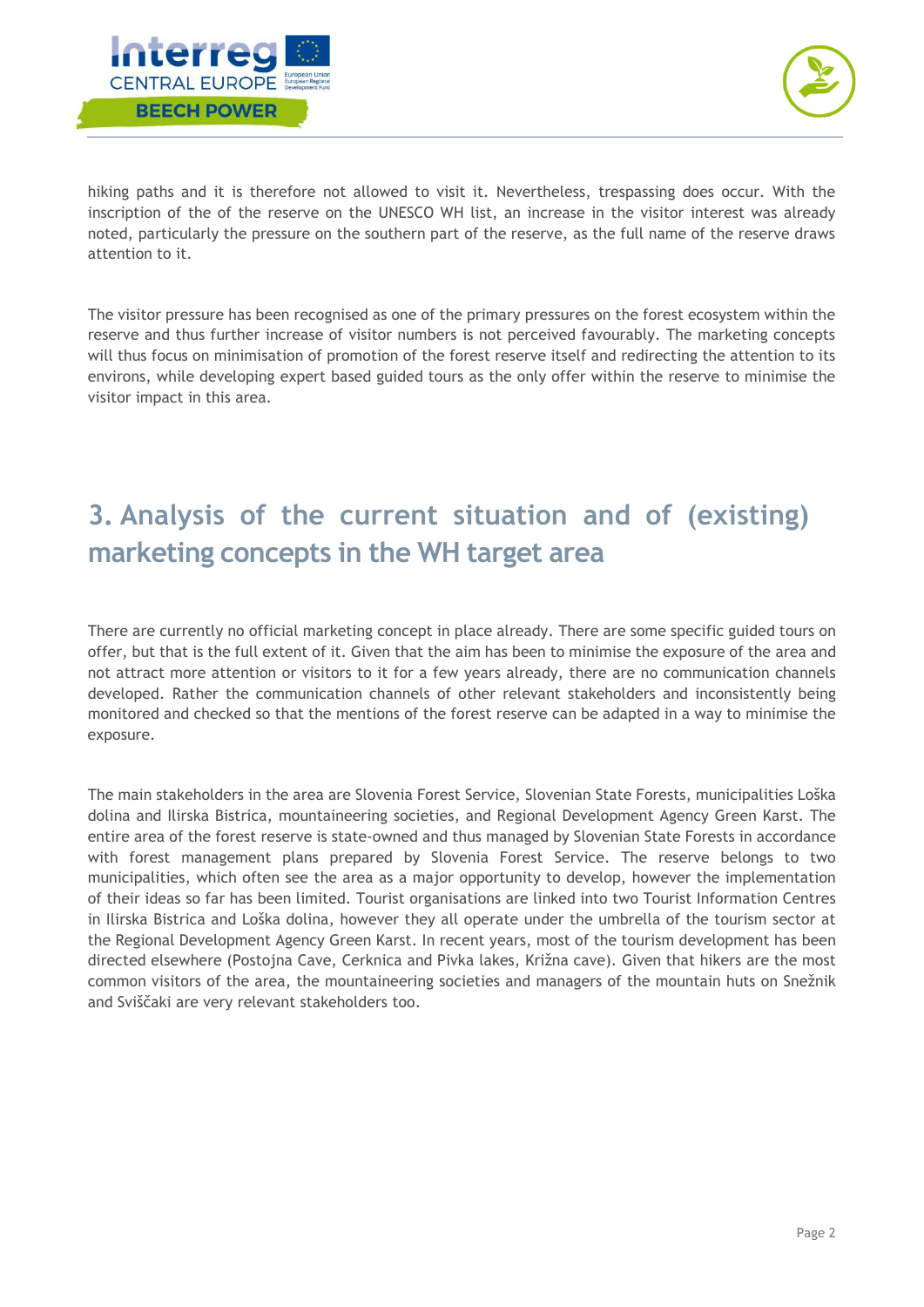



## **4. Concept**

- Overarching aim of the concept
	- $\circ$  Provide meaningful visitor experience outside of the forest reserve for non-hiker visitors
	- $\circ$  Minimise the visitor number increase within the reserve (limit exposure)
- Definition of target groups
	- o Mountaineering societies
	- o Sviščaki and Snežnik mountain hut managers
	- o RDA Green KARST, TIC Ilirska Bistrica and Loška dolina
	- o Municipalities Loška dolina and Ilirska Bistrica
	- o SFS, SiDG
- Positions and messages
	- o The forest reserve Snežnik is a fragile WH site, which was awarded this status to preserve the natural functioning and processes of the forest ecosystem without human influences. As such, it is of paramount importance to conserve it as it is, which would be impossible with larger visitor pressure.
	- o The forest reserve Snežnik is a part of UNESCO WH and was recognised as important refugee for beech from where it spread to central Europe after the last Ice Age. Snežnik is a part of extension in 2017 as a transboundary UNESCO WH property - Ancient and Primeval Beech Forests of the Carpathians and Other Regions of Europe.
	- o How to establish meaningful collaboration with local communities while respecting the protection regimes in place?

#### **5. Objectives & Activities**

The concept should reach the following objectives, which should be implemented through different activities:

Objective 1: Provide meaningful visitor experience outside the forest reserve

Activity 1.1: provide guided tours for interested visitors along Mašun Forest Trail with topics including also WH forests and the story of beech and its adaptation to extreme conditions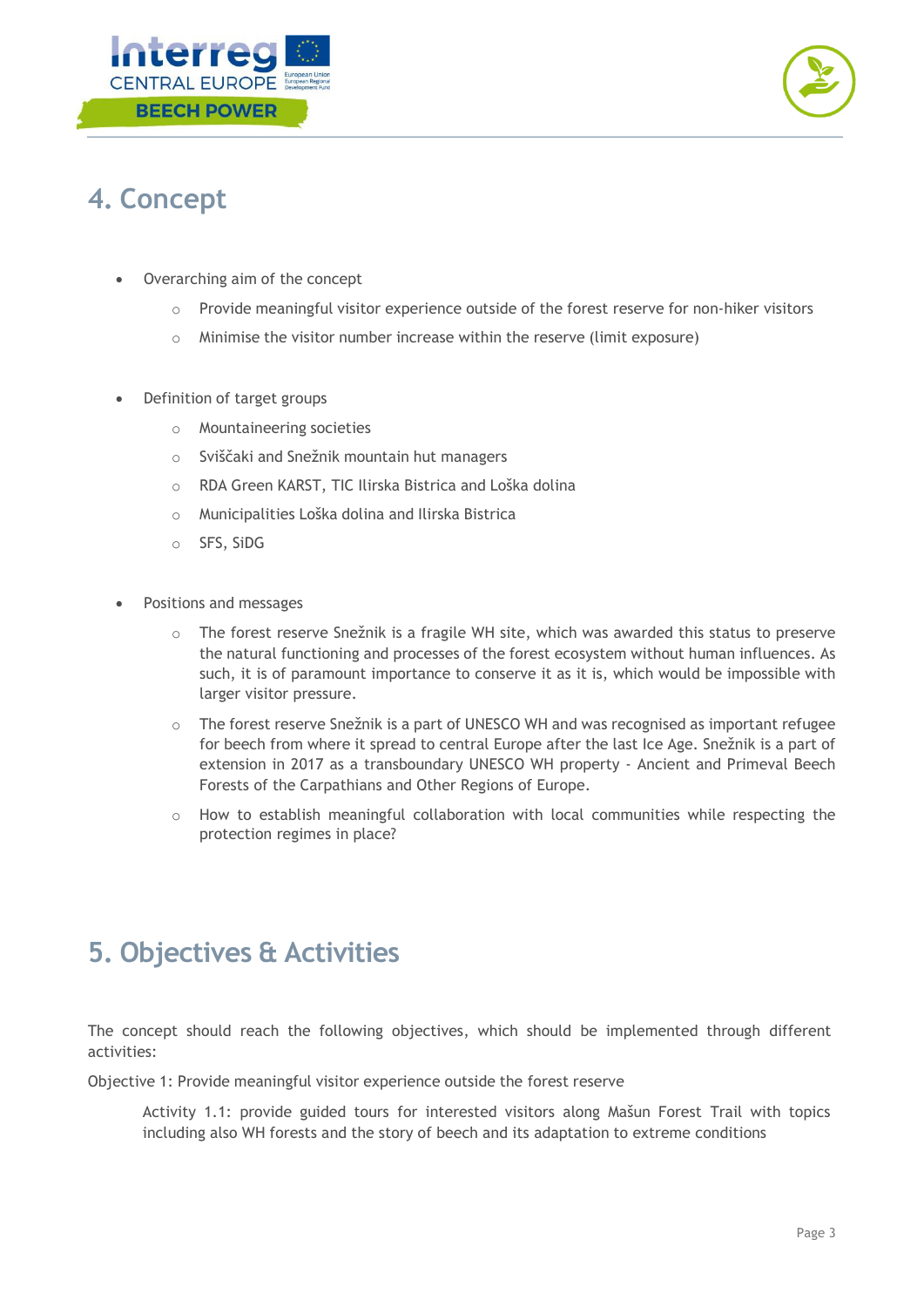



- The Mašun Forest Trail is currently under renovation and it will be together with the renovated Mašun Forest House present the specificities of the area and large carnivores that are present
- The existing and renovated infrastructure should be supplemented with information for visitors who come to the area because they are interested in WH status.
- The path is short and accessible to all types of walkers

Activity 1.2: Renovate Forest Trail Sviščaki and equip it with information about UNESCO forests.

- The established trail is dire need of renovation and then also presents ideal opportunity to equip it with informational boards, and as such is ideal for interpretation of the area, while keeping the visitors out of the forest reserve.
- The path is 4,3 km long and as such of moderate difficulty.
- Guided tours along the trail should be provided.

Activity 1.3: Supplement the promenade View of Snežnik with information about UNESCO beech forests

- The short trail offers expansive views of Snežnik and is easily accessible to nondemanding walkers.
- There is no information about UNESCO inscribed beech forests along the trail, which should be added.

Activity 1.4: Develop appropriate visitor materials and information (printed and/or electronic)

• Visitor materials and information about the walks around Snežnik and rules of conduct within the reserve to be prepared and readily available at Forest House Mašun, as well as Mountain Hut Sviščaki and Mountain Hut Snežnik. This should focus on directing the visitors to existing Forest Educational paths Mašun and Sviščaki, rather than within the reserve itself.

Objective 2: Provide guided and expert tours within the reserve, respecting the protection regimes in place

Activity 2.1: Develop an overarching rulebook for conduct and information given on guided tours within the forest reserve for any tourist providers that offer visiting Snežnik

> • A common code of conduct should be agreed upon with the main tourist providers and their cover organisations (RDA, TIC, municipalities, local guides, SFS, SiDG)

Activity 2.2: Develop guided tour for experts and schools (SFS)

Activity 2.3: Reach an agreement about events organised within the reserve with mountaineering socities/hut managers to minimise increases in visitor numbers and promotion of prohibited activities